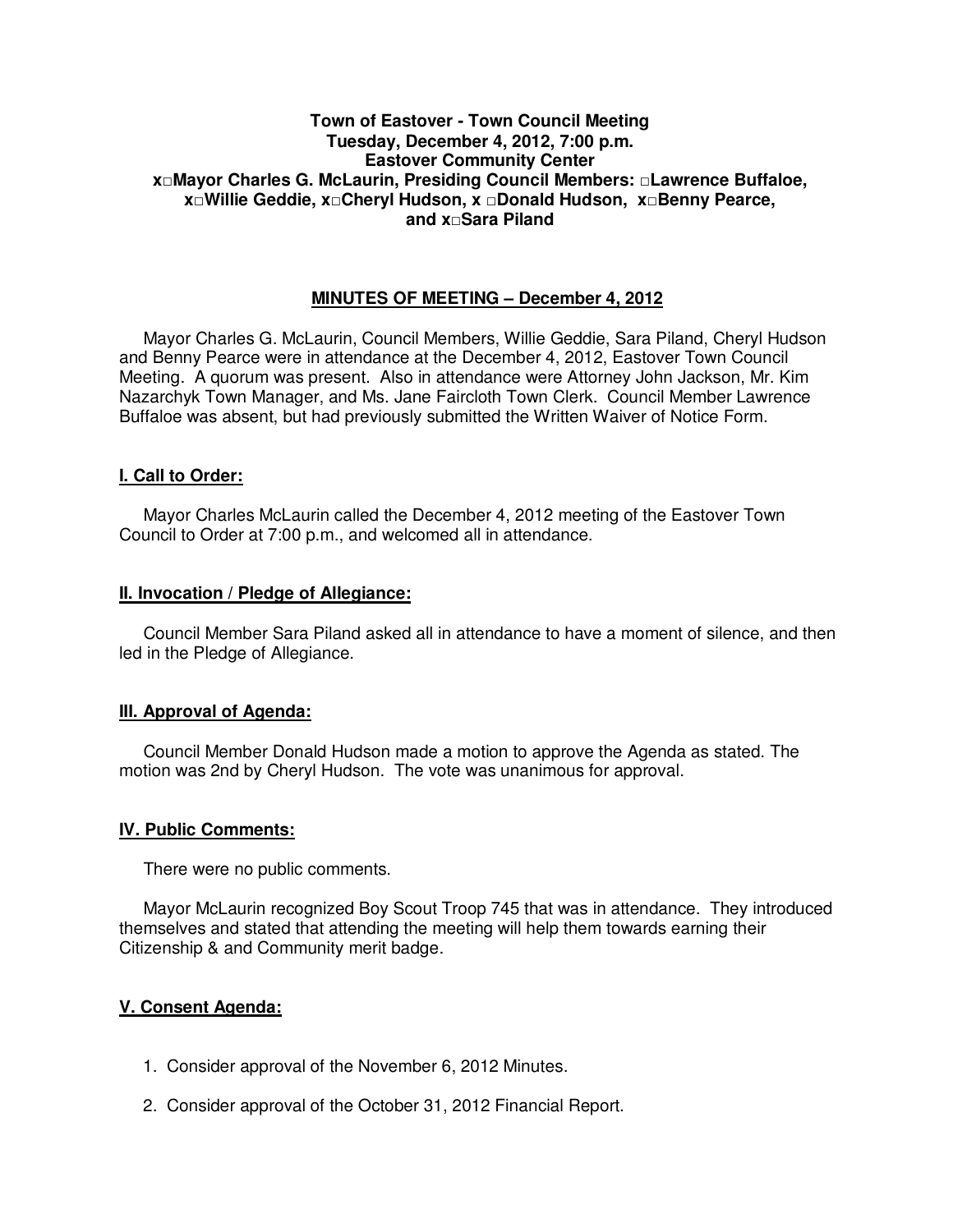Council Member Cheryl Hudson made a motion to approve the Consent Agenda as presented. The motion was 2<sup>nd</sup> by Council Member Donald Hudson. The vote was unanimous for approval.

## **VI. Discussion Agenda:**

## **Agenda Item #1:**

## **Briefing by Mr. Morgan Johnson, Chairman Eastover Sanitary District (ESD).**

Mr. Johnson gave the Council an update on the water system from Dunn. He stated that the Dunn water is flowing. He said they he had received numerous calls stating that they had more water pressure and that the water tastes better. He stated that we still have the sewer contract with Public Works Commission. Mr. Johnson stated that people can set up automatic draft after first billing.

## **Agenda Item #2:**

.

## **Briefing by Mr. Danny Matthews, President Board of Directors, Eastover Volunteer Department.**

 Mr. Matthews stated that he is requesting funds from the Town, to purchase 6 self contained breathing apparatus, one SCBA unit is required for the firefighters assigned to the vehicle. Mr. Matthews stated that Dalmatian Fire Equipment, Inc. will provide us with Scott AP-50, 4500psi units with a facemask and air cylinder. These units meet the 2002 a specification required by the National Fire Protection Association and should have a minimum service life of 15 years. He stated that all components are fully refurbished and come with current test certifications. Additionally, these units have a 10 year warranty. One extra air cylinder is required for each unit and is already in inventory. He stated that these have RIC/UAC connection which allows another firefighter to hook up and breathe should an emergency occur, allowing both to exit the contaminated atmosphere. Mr. Matthews stated that six units with a 10 year guarantee, meeting our requirement would be a total of \$9,670.

 Mr. Matthews stated that they had received a \$46,000 grant for a compressor. He informed the Council that they average 2 alarms per day, and 989 calls per year. He stated that any assistance from the Town would be appreciated.

 Mr. Nazarchyk stated that he had budgeted for \$5,000 in contingency for the Fire Department. Council Member Sara Piland made a motion for the Town Manager to prepare a Budget Adjustment to transfer funds to cover the \$9,670. for the Eastover Volunteer Fire Department to purchase the breathing air packs equipment requested. Council Member Benny Pearce  $2^{nd}$  the motion. The vote was unanimous for approval.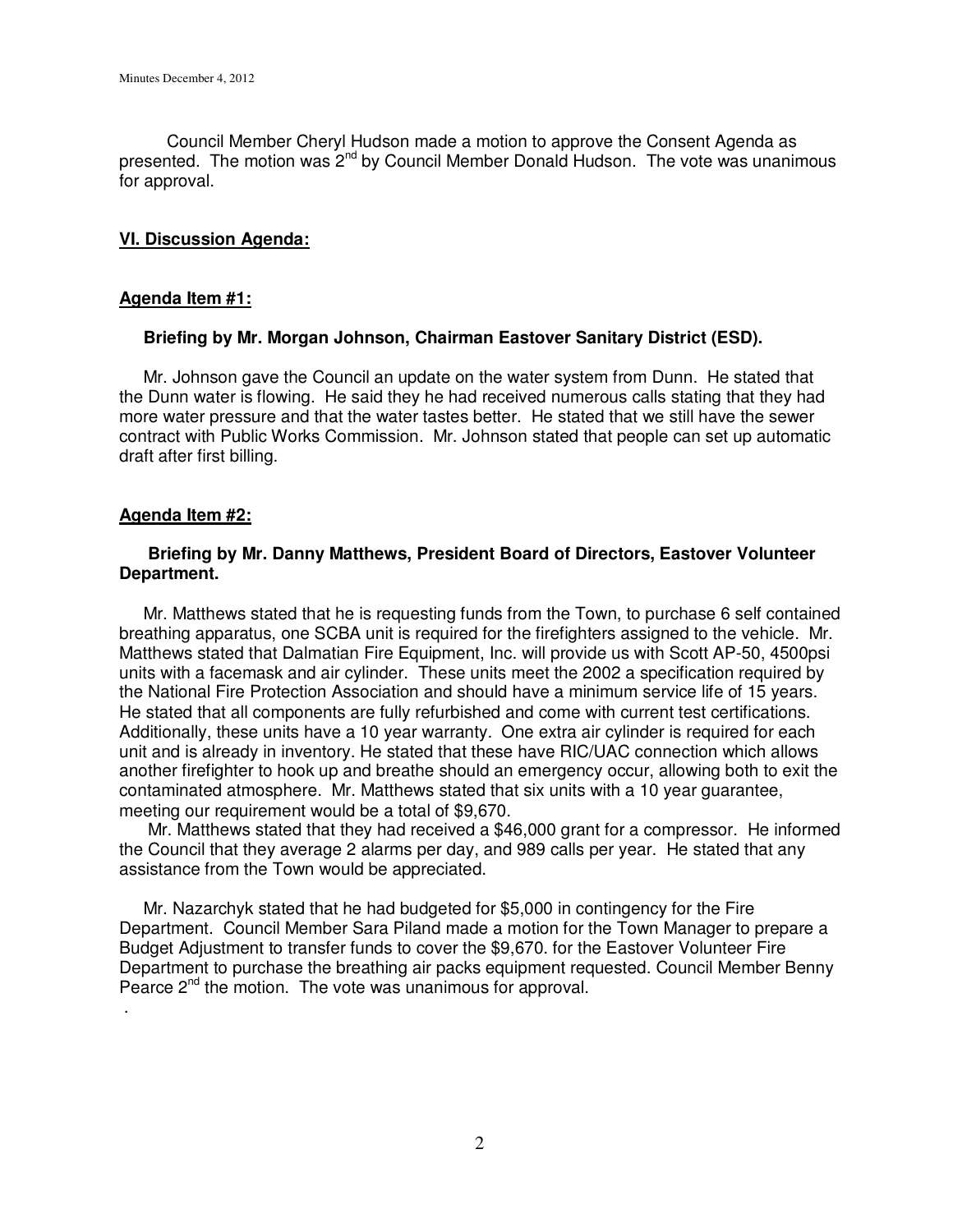## **Agenda Item #3:**

### **Discuss request for advertising with Up & Coming Magazine.**

 Mr. Skip Carr briefed the Council about the advertising in the Up & Coming Magazine. He stated that lots of Towns have purchased pages in this Welcome Pocket Booklet that is published annually. He said Spring Lake just purchased 7 pages and Fayetteville much more. He said the deadline was at 5:00 p.m. today but he could get this in for the Town, if they chose to purchase an ad for the Town. He stated that a one page advertisement cost \$1,200. Mr. Carr stated that these booklets are distributed to new comers at Fort Bragg, at the mall, and at the Visitor Bureau.

 Council Member Sara Piland asked if this would also be on the web link to any website such as the Convention & Business Bureau. Mr. Carr replied yes it could and it could also be linked to our website. Council Member stated that this was very short notice for the Town to do this.

 Council Member Cheryl Hudson made a motion for the Town to purchase a full page ad at a cost of \$1,200 for the Up & Coming Magazine. Council Member Donald Hudson 2nd the motion.

 The vote was approved with 5 yeas and 1 no. Council Member Sara Piland voted against the motion.

### **Agenda Item #4:**

### **Discussion of Grant Policy.**

 Council Member Sara Piland stated that she has the opinion that we should have a Grant Policy. She said we should have a limit on grants. She stated that she had talked with the School Attorney concerning giving funds to schools. Attorney Jackson stated that the schools must be in the Town.

 Council Member Sara Piland made a motion for the Town to develop a Grant Policy. The motion was 2<sup>nd</sup> by Council Member Donald Hudson. The vote was unanimous for approval.

#### **Agenda Item #5:**

### **Discuss Doris Wilson parking request.**

Mr. Nazarchyk stated that Ms. Doris Wilson has requested that she and several friends park their vehicles on the vacant lot across from the Community Center, twice during 2013. He stated that the trips they take are usually twice a year.

 Council Member Benny Pearce made a motion to approve the parking for Mrs. Doris Wilson. The motion was 2<sup>nd</sup> by Council Member Cheryl Hudson. The vote was unanimous for approval.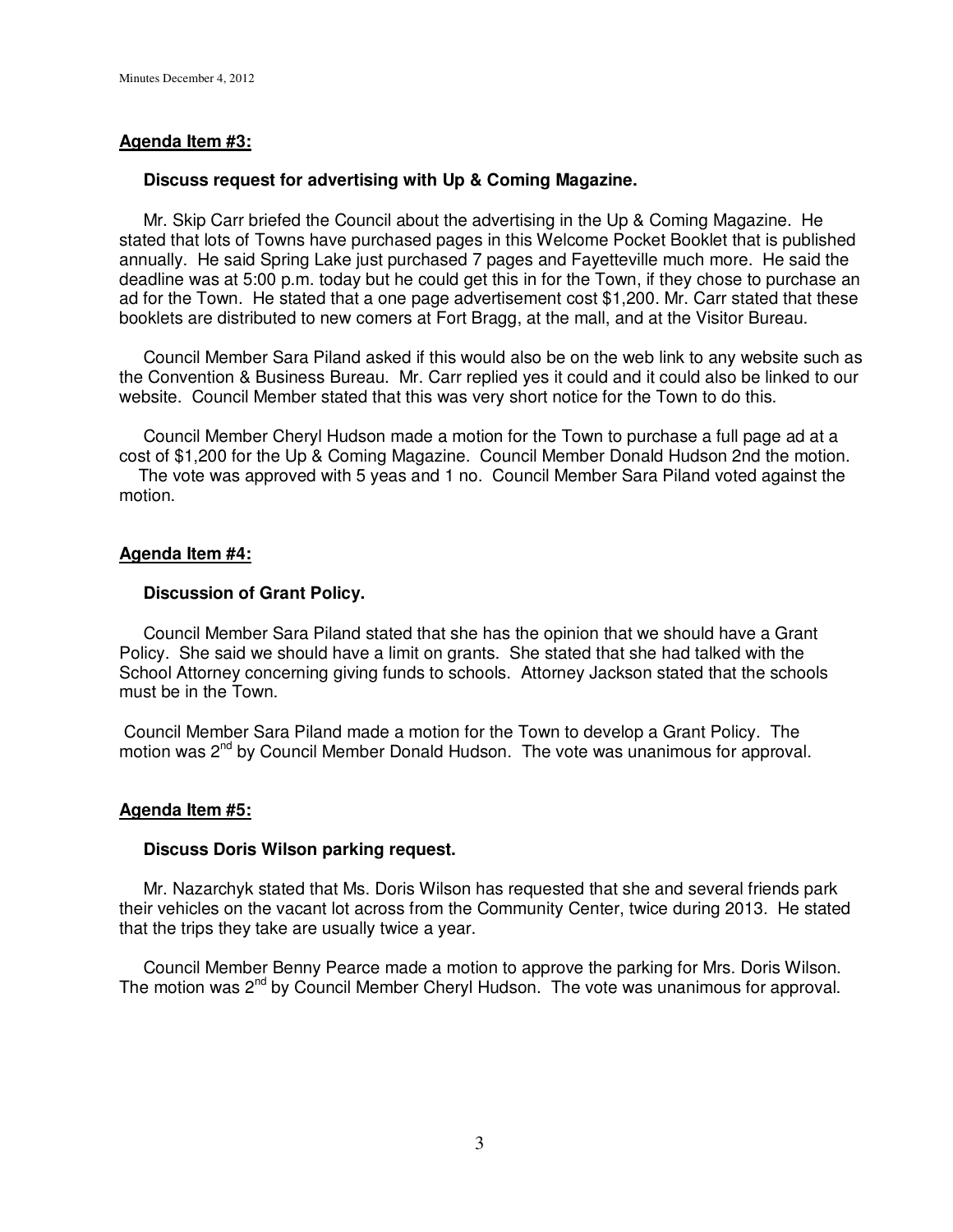## **Agenda Item #6:**

### **Discuss Contract for Floor Maintenance at Community Center.**

 Mr. Nazarchyk stated that he had talked with several companies about a contract to strip, seal, wax, and buff the floors at the Community Center. Some companies did not respond at all and the lowest and best bid received came from Hubbard Cleaning Service at a maximum of of \$1,355.00. He stated that the first would include stripping, sealing, sanding and buffing at a cost of \$1,145.00. The quarterly cleaning would be buffing the floors only, if needed, at a cost of \$70.00 per buffing. Mr. Nazarchyk recommended Hubbard Cleaning Service to the Council.

 Council Member Sara Piland made a motion to approve the contract with Hubbard Cleaning Service at a maximum cost of \$1,355.00. The motion was 2<sup>nd</sup> by Council Member Cheryl Hudson. The vote was unanimous for approval.

## **Agenda Item #7:**

## **Discuss renewal of Contract for PilaNet, LLC (Howard Piland).**

Council Member Sara Piland asked to be excused from Agenda Item #7. Council Member Benny Pearce made a motion to excuse Mrs. Piland from discussion and voting on this Contract for PilaNet, LLC. The motion was 2<sup>nd</sup> by Cheryl Hudson. The vote was unanimous for approval.

 Mr. Nazarchyk stated that he recommends that the Town stay with PilaNet, LLC for our web hosting service. He stated that PilaNet, LLC rates are still \$45.00 per month and \$65.00 per hour for maintenance. The rates have remained constant for several years and we get dependable service.

 Council Member Donald Hudson made a motion to approve the contract with PilaNet, LLC for web/hosting for the Town Hall. The motion was 2<sup>nd</sup> by Council Member Cheryl Hudson. The vote was unanimous for approval.

## **Agenda Item #8:**

#### **Discuss 2013 Holiday Schedule.**

 Mr. Nazarchyk presented to the Council the Holiday Schedule that will be observed by State employees during 2013. These holidays are approved by the State of North Carolina, Office of State Personnel. He recommended that the Council adopt the State holiday schedule for the Town.

 Council Member Sara Piland made a motion to approve the State of North Carolina holiday schedule for 2013 for the Town of Eastover. Council Member Cheryl Hudson  $2^{nd}$  the motion. The vote was unanimous for approval.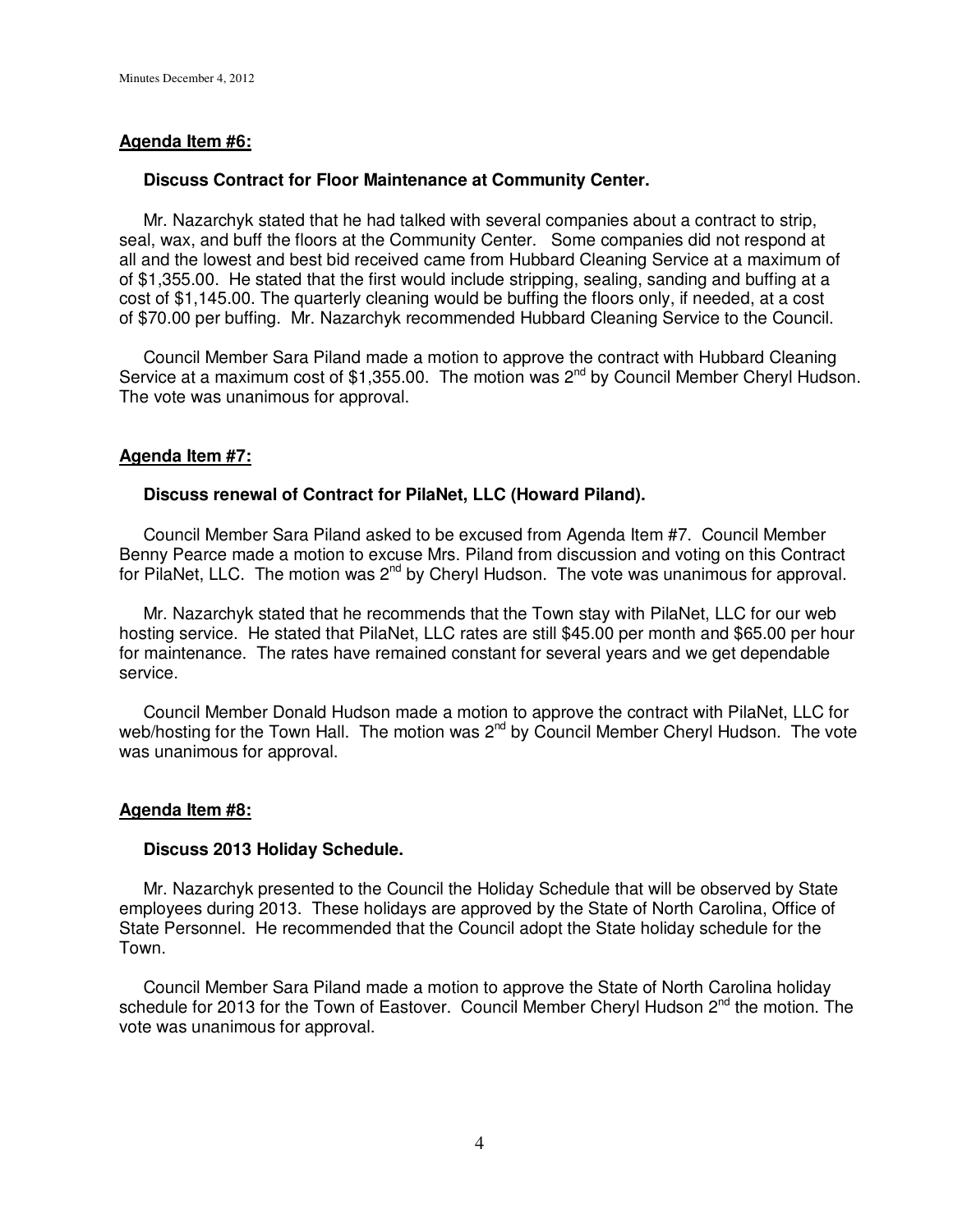### **Agenda Item #9:**

#### **Discuss 2013 Town Council Meeting Dates.**

 Mr. Nazarchyk presented to the Council the proposed Town Council Meeting dates for 2013. The meeting in January will be changed to **Monday, January 7, 2013**; July 2, 2013 meeting changed to **July 11, 2013**, and the **November 5, 2013 at 8:00 p.m**.

 Council Member Sara Piland made a motion to approve the revised Town Council Meeting dates for 2013. The motion was 2<sup>nd</sup> by Council Member Cheryl Hudson. The vote was unanimous for approval.

### **VII. RECEIVE MAYOR'S UPDATE.**

Mayor McLaurin stated that the metal plate has been installed on "Jasper" the Flea.

 Mayor McLaurin stated that the Town needs to hire a company to remove the leaves at the Community Center. He stated that it needs to be done on a weekly basis. He stated that it is just too much for Mr. West. Mayor McLaurin requested that the Town Manager pursue this action.

 Mayor McLaurin stated that the Christmas Tree Lighting will be held as soon as Mr. Nail can get the date established. Mr. Nazarchyk stated that Susan at Eastover Garden Center stated that we need to keep the tree that was trimmed, as it will grow back and better.

 Mayor McLaurin stated that the Eastover Civic Club is responsible for the Flea Drop. He said that entertainment and refreshments have been taken care off.

 Mayor McLaurin stated that the "Tar Heel Traveler" program with WRAL TV is going to do a segment on the Nativity Scene at Salem Methodist Church and the Town of Eastover's Flea Drop.

 Mayor McLaurin stated that Salem Methodist Church is going to build a shelter on the school property, at the gate overlooking the Talley Woodland Park. He stated that Ms. Kim Fisher, Cumberland County School Board Member has helped negotiate getting a fence at the top of the hill at Talley Woodland Park.

### **VIII. RECEIVE TOWN COUNCIL UPDATE.**

 Council Member Sara Piland stated that the Council should establish goals for 2013 in February 2013.

# **IX. RECEIVE TOWN MANAGER'S UPDATE.**

 Mr. Nazarchyk stated that the Community Center has new lights. They were installed by B&M Electric, LLC.